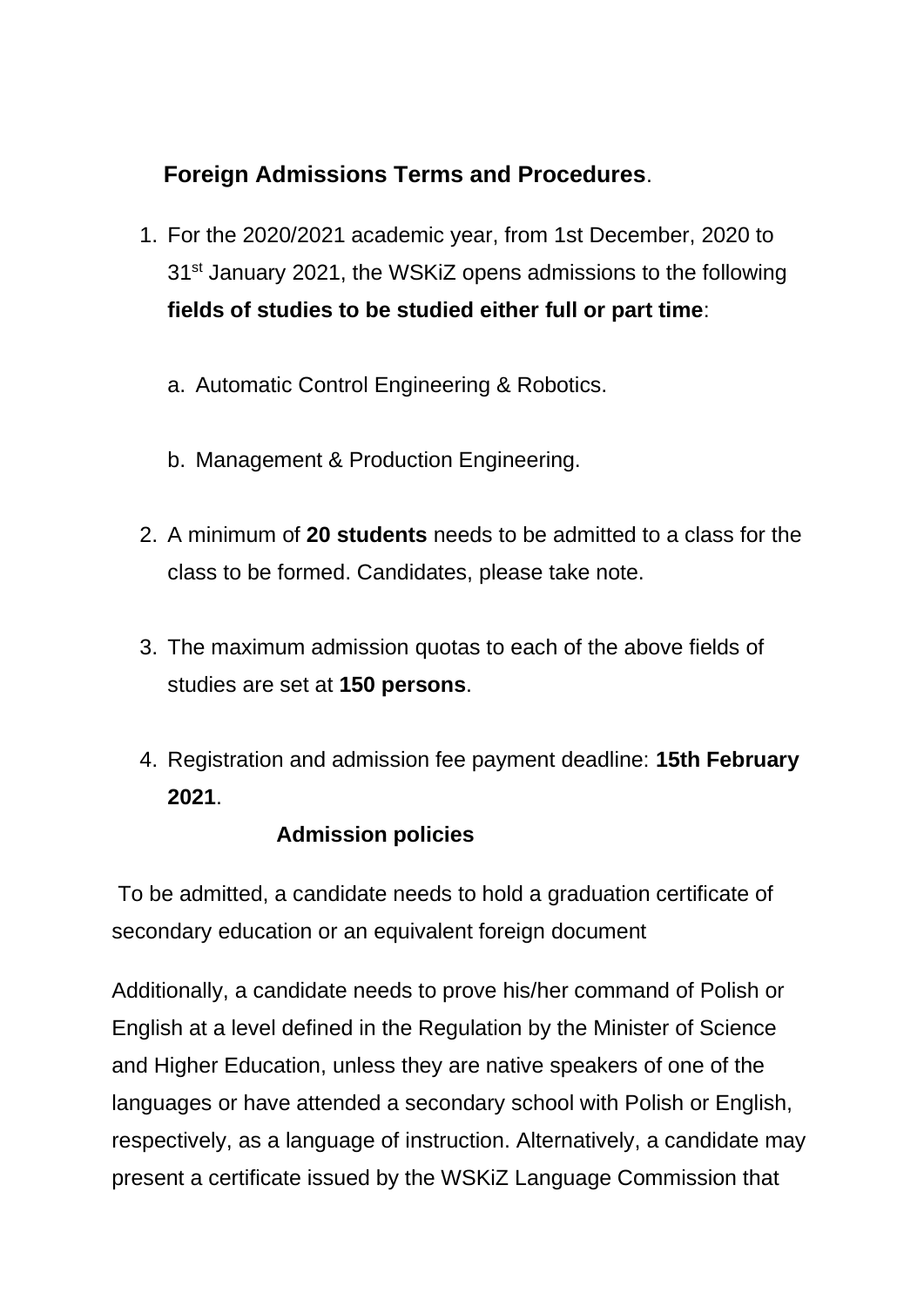his/her command of the relevant language is sufficient to take up studies. A candidate, when completing an admission application form, is required to choose the language of instruction (Polish or English).

## **Deadlines**

**Registration (payment of admission fees and filing of an admission application form)** has to be done by 15th February 2021 at the latest either by e-mail or by post to the WSKiZ address.

# **Confirmation of Registration**

The final list of candidates will be drawn up, relying on admission fee payments and filed documents. **The list of admitted candidates will be announced on 31st January, 2021**.

**Enrolment (filing of lacking documents)**: not later than 10<sup>th</sup> February, 2021. Admitted candidates should enrol by this date. Failure to do so will result in a refusal of admission.

If a candidate is refused admission, he/she may appeal in writing to the Rector of the WSKiZ within 14 days from the refusal. The Rector's decision is final.

**Important: Candidates are admitted on a first come, first served basis**.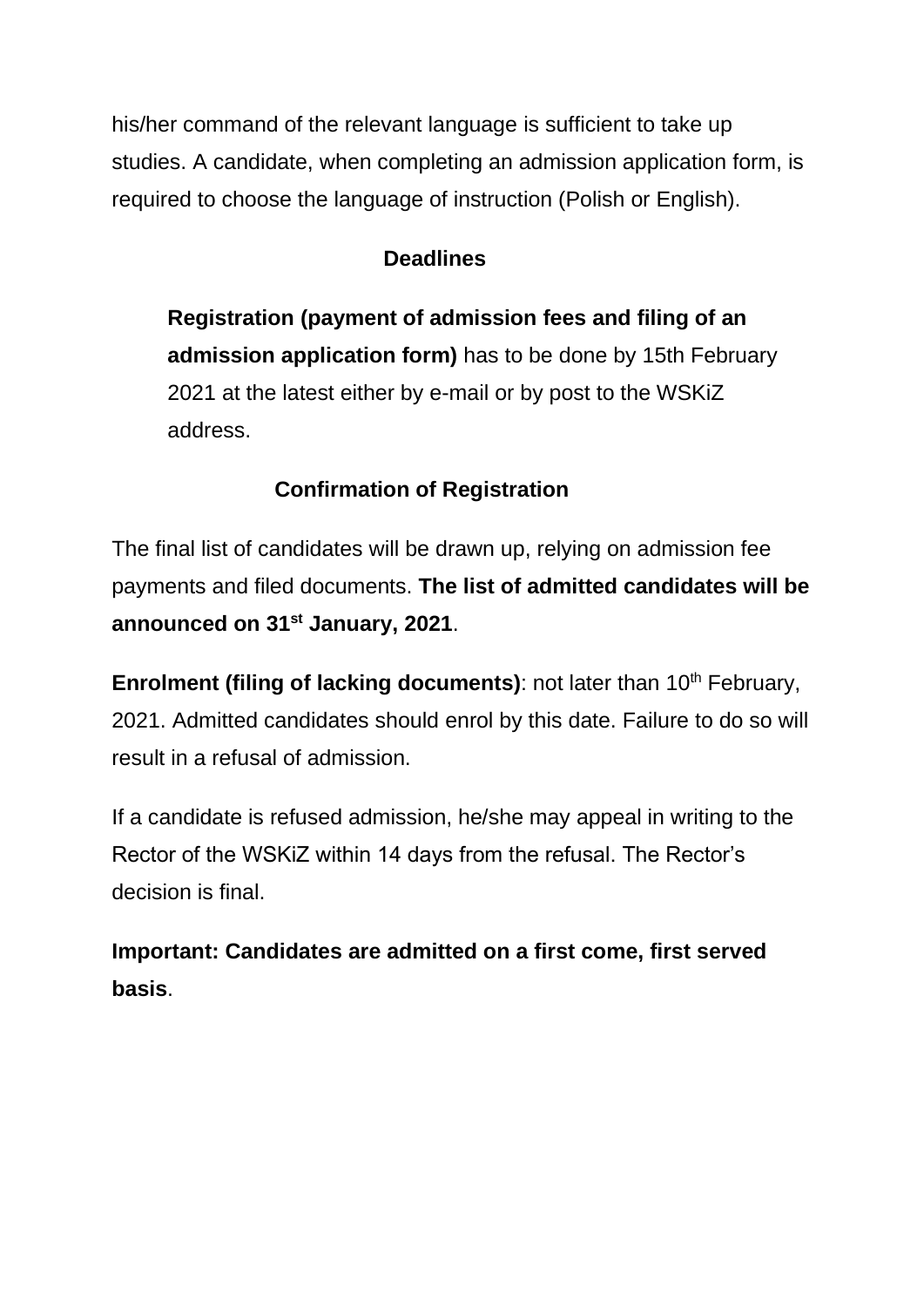### **Documents to be filed**

### **At the registration:**

To confirm their registration, all candidates are expected to file the following documents:

- 1. 3 photographs
- 2. A scan of the Polish personal identity card or the passport photograph page
- 3. A certified translation into Polish of any filed document executed in a language other than Polish or English.
- 4. A scan of the Polish graduation certificate of secondary education, International Baccalaureate (IB) certificate, European Baccalaureate (EB) certificate or a foreign document entitling the bearer to apply for admission to institutions of higher education in the Republic of Poland. In the event that a candidate does not have one of such documents at the time of registration, he/she is to file a certificate issued by a relevant institution that he/she is entitled to apply for admission to institutions of higher education of any type in the country in which the institution issuing the certificate is based. The certificate is to provide information on the education results obtained by the person concerned.
- 5. A certificate of the command of Polish/English
- 6. Admission application form.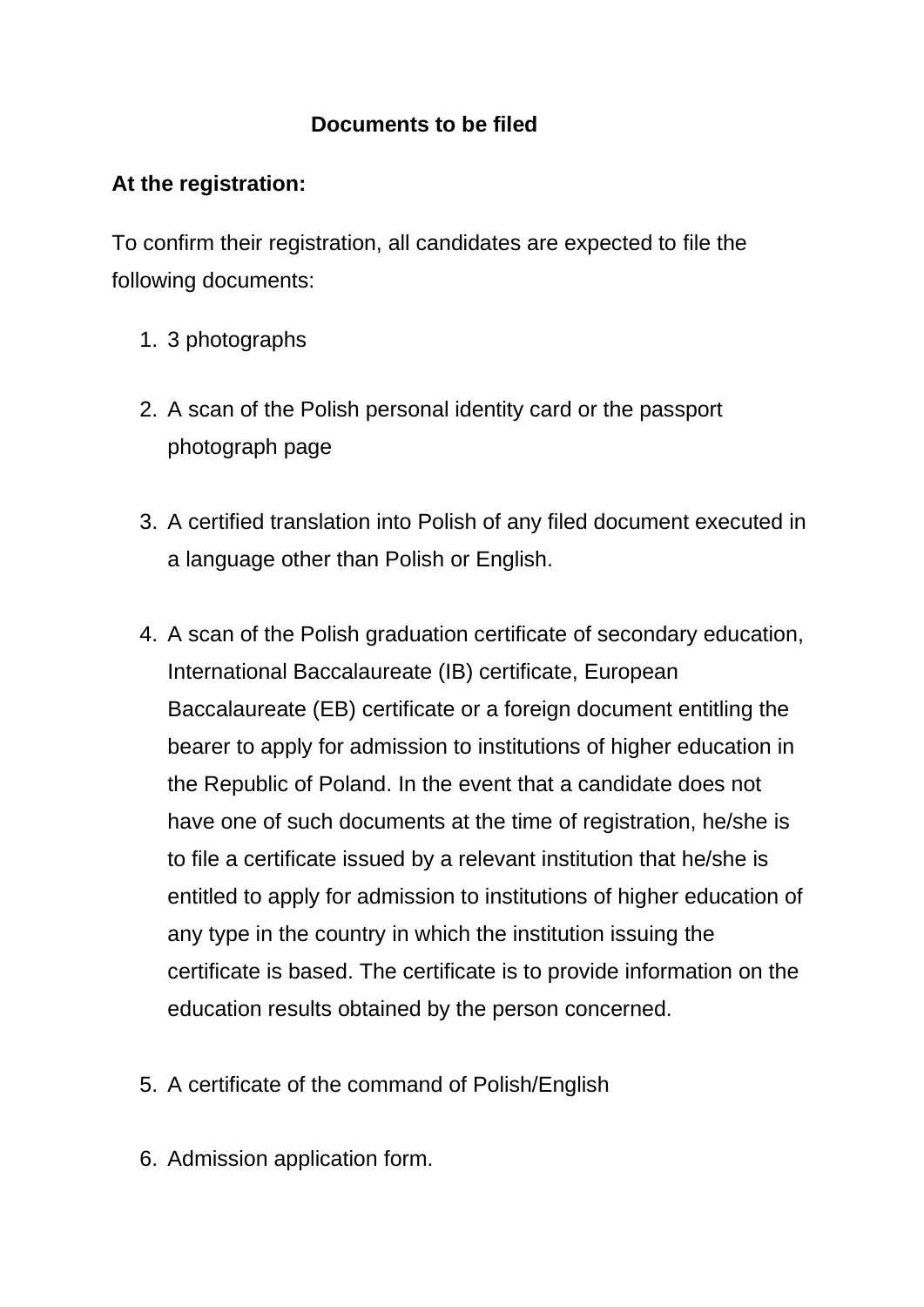#### **At the enrolment:**

All candidates, while enrolling at the WSKiZ, are expected to file the following documents:

- 1. A photocopy of the Polish graduation certificate of secondary education, International Baccalaureate (IB) certificate, European Baccalaureate (EB) certificate or a foreign document entitling the bearer to apply for admission to institutions of higher education in the Republic of Poland (with its original for inspection). In the event that a candidate does not have one of such documents at the time of enrolment, he/she is to file a certificate issued by a relevant institution that he/she is entitled to apply for admission to institutions of higher education of any type in the country in which the institution issuing the certificate is based. The certificate is to provide information on the education results obtained by the person concerned and be accompanied by a statement in writing, promising that the candidate will file a photocopy of the relevant secondary school certificate (and present its original for inspection) by the set deadline. Failing that, the admission commission will refuse admission.
- 2. Foreign documents (except for IB or EB certificates) must bear an apostille or be legalized.
- 3. A scan of the Polish personal identity card or the passport photograph page (with its original for inspection).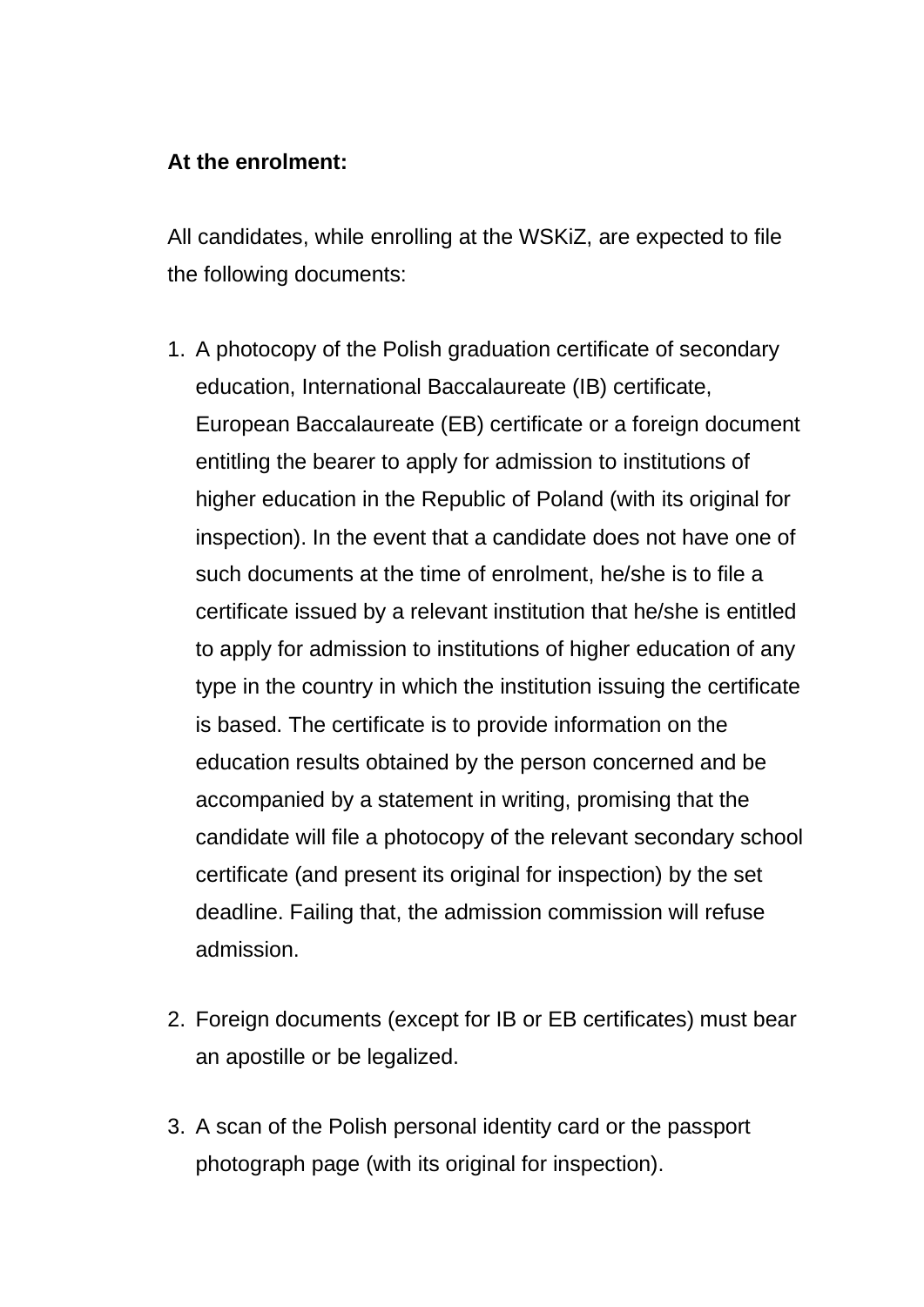- 4. A certified translation into Polish of any filed document executed in a language other than Polish.
- 5. In the event a candidate enrols by post, he/she is expected to file a statement promising to present for inspection original documents required at enrolment by 15<sup>th</sup> February, 2021. Failing that, the admission commission will refuse admission.
- 6. The photocopy of a health and/or accident insurance policy for the period of studying in Poland or the photocopy of a European Health Insurance Card (with its original for inspection) or a statement promising to take out insurance in the Polish National Health Fund immediately after beginning studies in Poland. If you enrol by post, the documents filed should be accompanied by a statement promising that you will file this document by 15<sup>th</sup> February, 2021 or else you will be refused admission by the admission commission.
- 7. A photocopy of the certificate of the command of the language of instruction (if foreign to the candidate). No certificate is required from candidates for whom the language of instruction is native or who have attended a secondary school with Polish or English, respectively, as a language of instruction. Alternatively, a candidate may present a certificate issued by the WSKiZ Language Commission that his/her command of the relevant language is sufficient to take up studies.